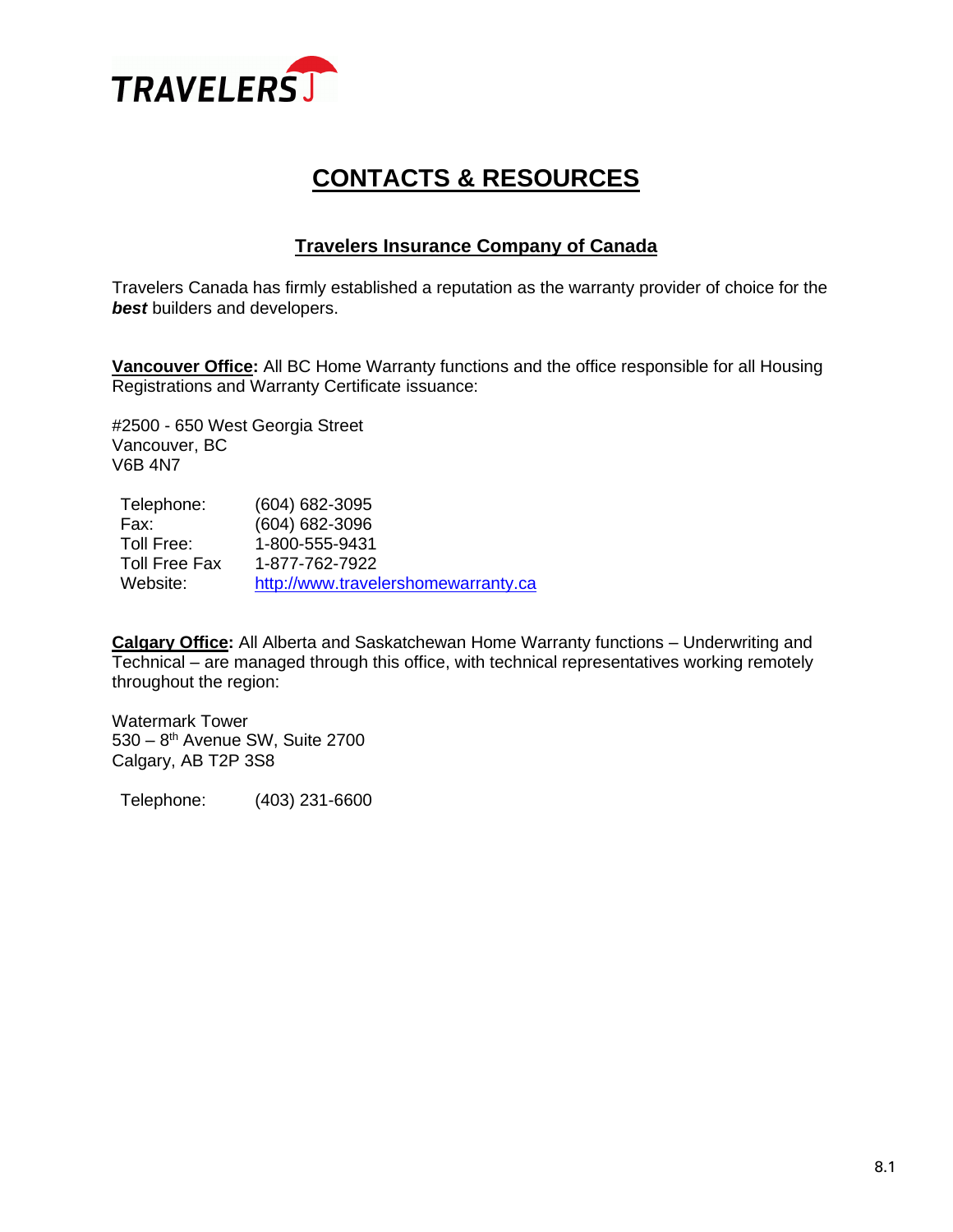

## **Government Agencies Responsible for Home Warranty**

**In B.C:**

**BC Housing – Licensing and Consumer Services** (formerly Homeowner Protection Office (HPO))

Suite 1701 - 4555 Kingsway Vancouver, BC V5H 4V8

| Telephone:       | $(604) 646 - 7050$                            |
|------------------|-----------------------------------------------|
| Fax:             | $(604) 646 - 7051$                            |
| <b>Toll Free</b> | 1-800-407-7757                                |
| Website:         | www.bchousing.org/licensing-consumer-services |

Licensing and Consumer Services is a part of BC Housing. The HPO was a Crown agency established by the BC Government in October 1998.

*Copies of the Homeowner Protection Act & Regulations may be obtained from [their](http://www.hpo.bc.ca/) website above or by calling 1-800-407-7757*

#### **In Alberta:**

#### **Residential Protection Program (formerly New Home Buyer Protection Office)**

| Telephone: | 1-866-421-6929                       |
|------------|--------------------------------------|
| Email:     | HomeWarranty.inquiries@gov.ab.ca     |
| Website:   | www.residentialprotection.alberta.ca |

• "Residential Protection Program (RPP) is a Crown agency established by the Alberta Government in 2013. RPP was created to administer the registration of new homes for warranty coverage. Their responsibilities also include the enforcement of the *New Home Buyers Protection Act and Regulations*.

*Copies of the New Home Buyers Protection Act & Regulations may be obtained from*  [www.residentialprotection.alberta.ca](http://www.residentialprotection.alberta.ca/) *or by calling 1-866-421-6929*

#### **Canada Mortgage and Housing Corporation (CMHC)**

#200 – 1111 West Georgia Street Vancouver, BC V6E 4S4

Telephone: (604) 731-5733 (Office above) Toll Free: 1-800-639-3938 Toll Free: 1-800-668-2642 - Canadian Housing Information Centre (CHIC) Ottawa, Ontario

www.cmhc-schl.gc.ca/en/index.cfm

- A copy of "CMHC's Homeowner's Manual" may be obtained for \$22.95 (plus \$5.95 shipping & handling and taxes) directly from CHIC *or* you may phone the Vancouver office for an order form which can be mailed or faxed to CHIC.
- CHIC is a vast resource centre which contains thousands of construction related documents and research information conducted by CMHC.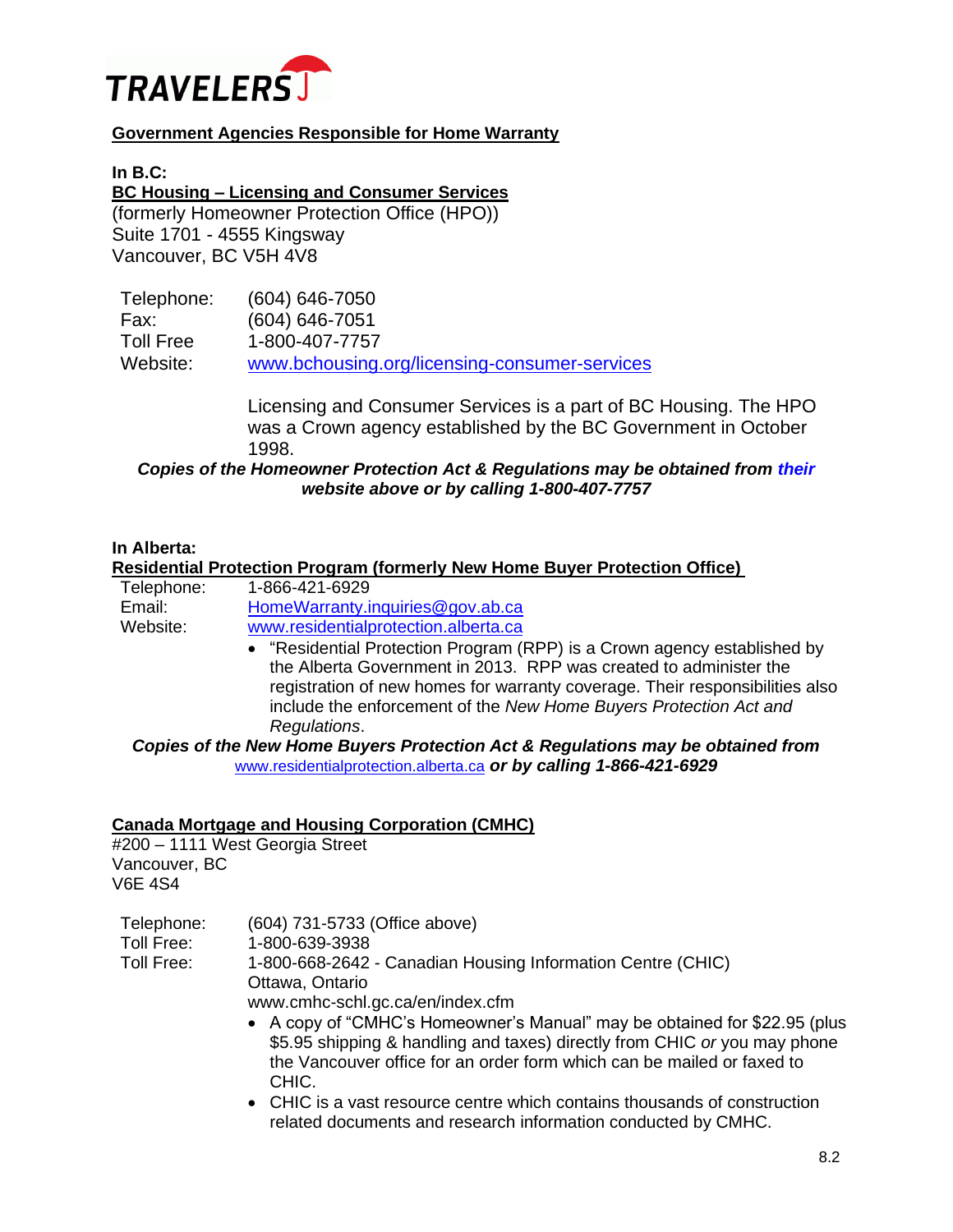

### **Canadian Home Builders' Association**

CHBA is a non-profit volunteer organization of developers, builders, contractors, trades people, sub-contractors, and suppliers with a common mission: a dedication of quality and value in the residential construction and renovation industry.

For membership information, call for the nearest local in your area. **www.chba.ca**

#### **British Columbia (CHBA - BC)**

400-6400 Roberts Street Burnaby, B.C. V5G 4C9 **Neil Moody, CEO**

| Telephone: | (604) 432-7112  |
|------------|-----------------|
| Toll Free: | 1-800-933-6777  |
| Email      | info@chbabc.org |
| Website:   | www.chbabc.org  |
|            | Hosts the Anni  |

- Hosts the Annual Georgie Awards in British Columbia
- Manage the education requirements for licensing with BC Housing

## **Alberta (Bild AB)**

328, 9707 - 110 Street Edmonton, Alberta T5K 2L9 **Scott Fash, Executive Director**

| Telephone: | 780.424.5890                                                  |
|------------|---------------------------------------------------------------|
| Toll Free: | 1-800-661-3348                                                |
| Fax:       | 780.426.0128                                                  |
| Website:   | www.Bildalberta.ca                                            |
|            | • Hosts the Annual Build Conference and Awards of Excellence. |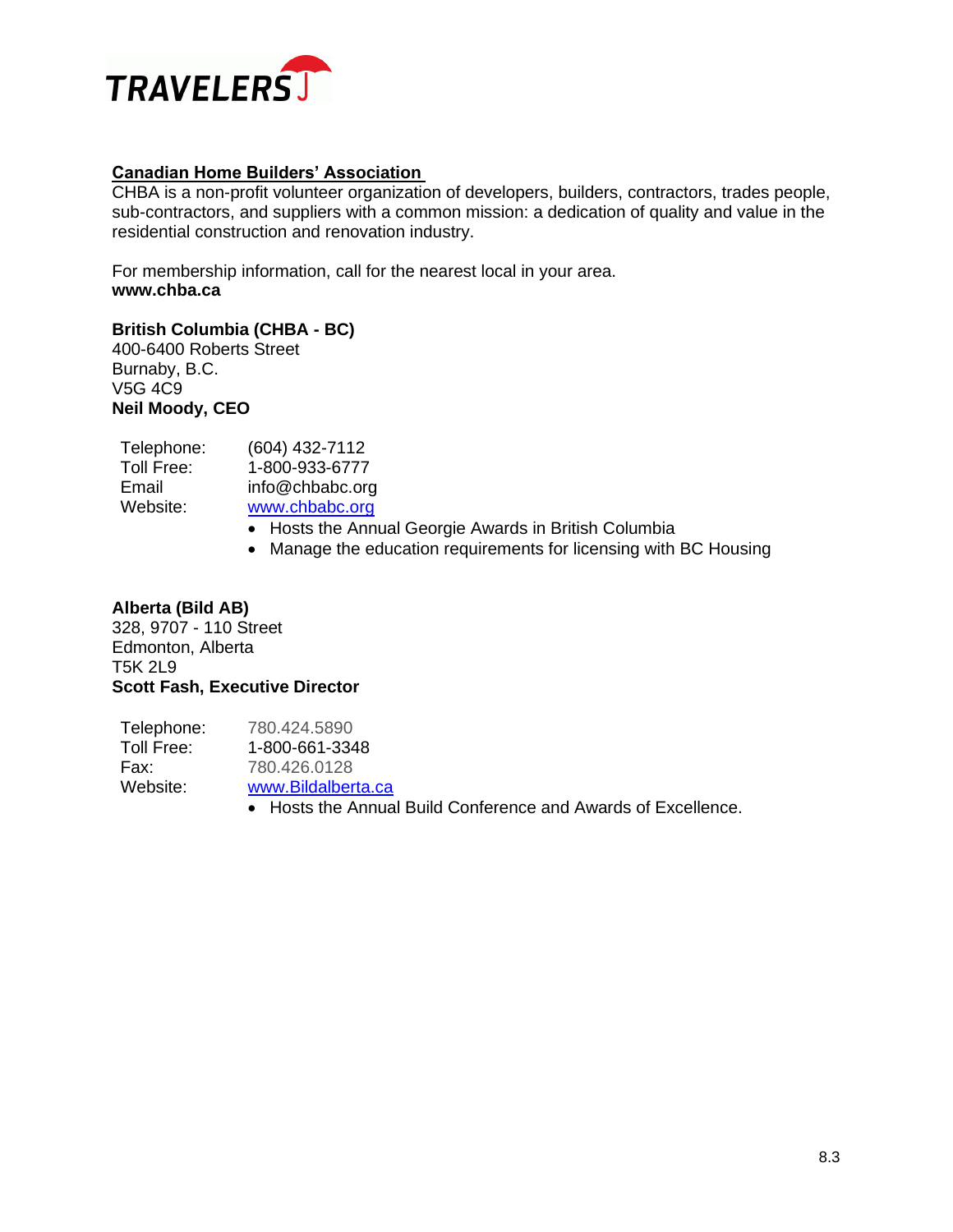

## **Urban Development Institute (UDI)**

The Urban Development Institute (UDI) is a national, non-profit association representing the development industry. Our members are development companies and professionals involved in the industry such as planners, surveyors, architects, landscape architects, engineers, contractors, lawyers and a variety of municipalities and utility companies. Regional offices of UDI are located in the Maritimes, Quebec, Ontario, Manitoba, Alberta and British Columbia. The UDI Canada office is currently located in Vancouver.

**BC:**

**Pacific Region**

Suite 200- 602 West Hastings St Vancouver, BC V6C 1G9

| (604) 669-9585     |
|--------------------|
| $(604) 689 - 8691$ |
| www.udi.bc.ca      |
|                    |

• The Pacific Region has been active since 1972 with its head office located in Vancouver, and chapters operating in Victoria and Kelowna. The nearly 350 corporate members of UDI Pacific Region represent thousands of individuals involved in all facets of real estate development including developers, property managers, financial lenders, lawyers, engineers, planners, architects, appraisers, and real estate professionals, local governments and government agencies

**Alberta: Calgary Chapter (Amalgamated with CHBA –Calgary to form Bild)**  212 Meridian Road NE Calgary, AB T2A 2N6

| Telephone: | $(403)$ 235-1911 |
|------------|------------------|
| Website:   | www.bildcr.com   |

## **Edmonton Chapter**

324, Birks Building 10113 – 104 Street Edmonton AB CA T5J 1A1

Telephone: (780) 428-6146 Website: [www.udiedmonton.ca](http://www.udiedmonton.ca/)

**Please go to [www.udialberta.com](http://www.udialberta.com/) for a complete listing of the 8 Regional associations**